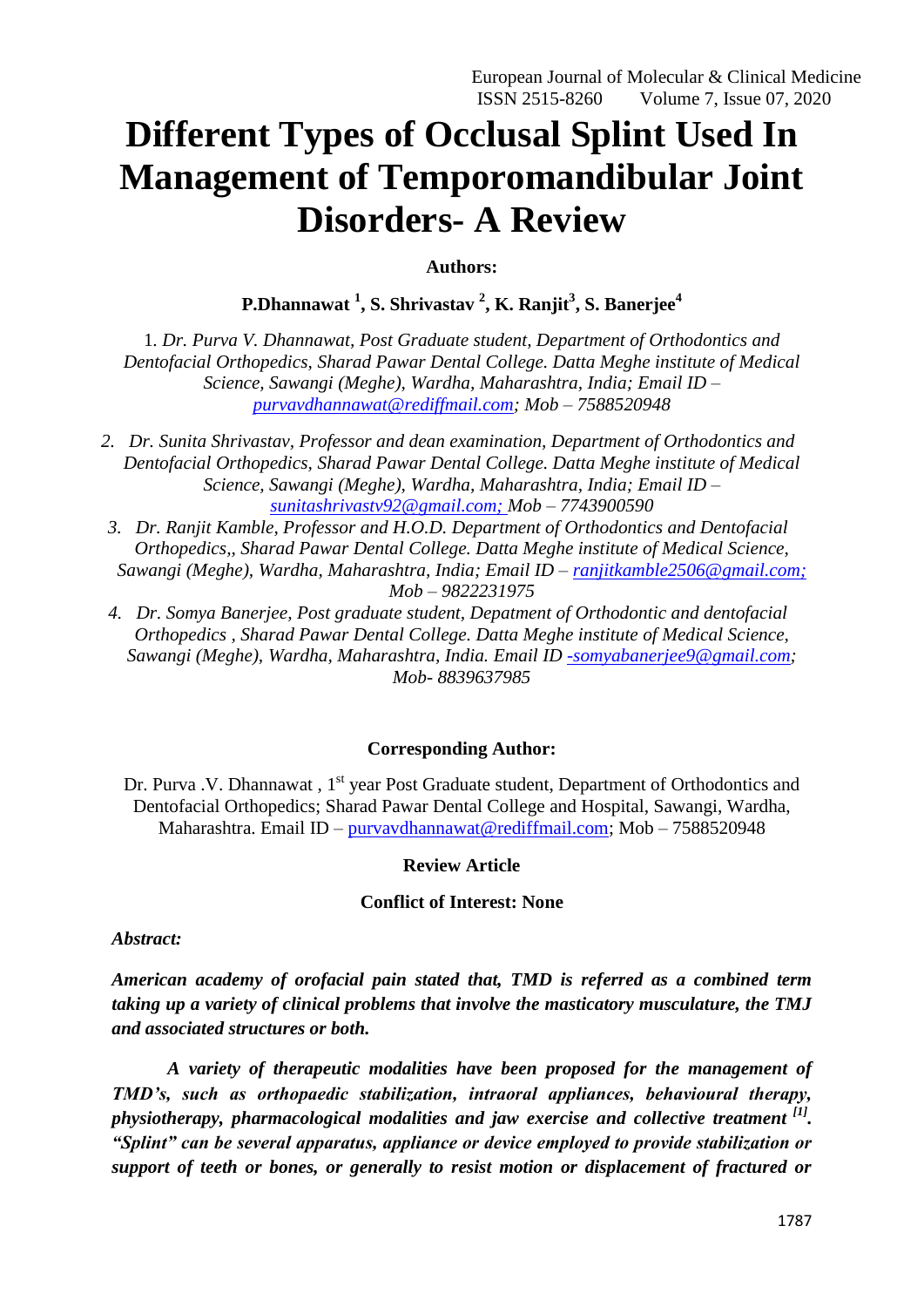*injured structures (Glossary of orthodontic terms). [2] Classification of occlusal appliances. According to Okeson [3] is Stabilization appliance, Anterior repositioning appliances (ARA) and other types such as Anterior/Posterior bite plane, Pivoting appliance, Soft/ resilient appliance (silicone) . There are different methods for fabrication of appliances and it will depend on the type of appliance"s mode of action. Different materials are available to make these appliances. Flexibility of appliance will depend on the material used (acrylic, transparent thermoplastic material). Different splints have different drawbacks which should be taken into consideration before delivering it.* 

 *A 1990 survey of a random sample of 10,000 members of the American Dental Association (with a 25 percent response rate) identified splint therapy as the most used treatment modality.*

 *Purpose of this study is to review information regarding different studies carried out to see which type of splints used in treatment of TMD and to give clinician proper splint that can be deliver for specific problem. This article, review's the narrative in relation to Occlusal Splint in Management of Temporomandibular disorders (TMD).* 

*Keywords: "Appliance of occlusal area", TMD, splints, myofascial pain; craniomandibular disorders.*

#### **Introduction:**

The lower jaw & base of skull is connected by a joint called the temporomandibular joint. Craniomandibular disorder (CMD) is a group of disorders with wide variety of signs and symptoms which involve joint pain or muscles of jaw or on mandibular movement, clicking, noise, and grating in the jaw joint, locking/luxation of joints or problems such as chewing or opening the jaw.

There are different treatment modalities available for treating TMD which can be categorised as conservative treatment in which comes are physical therapy, localized steam application, external muscle massage (Reisine and [Weber, 1989\)](https://www.ncbi.nlm.nih.gov/pmc/articles/PMC4642186/#b0140), occlusal adjustment [\(Lundh et al.,](https://www.ncbi.nlm.nih.gov/pmc/articles/PMC4642186/#b0090)  [1988\)](https://www.ncbi.nlm.nih.gov/pmc/articles/PMC4642186/#b0090), analgesia, psychotropic medication [\(Greene, 1992\)](https://www.ncbi.nlm.nih.gov/pmc/articles/PMC4642186/#b0040), splint therapy [\(Kafas et al.,](https://www.ncbi.nlm.nih.gov/pmc/articles/PMC4642186/#b0060)  [2007b\)](https://www.ncbi.nlm.nih.gov/pmc/articles/PMC4642186/#b0060), alternative therapies such as acupuncture [\(List et al., 1993\)](https://www.ncbi.nlm.nih.gov/pmc/articles/PMC4642186/#b0075), as well as treatment modalities such as ultrasound, soft laser, diathermy, and infrared radiation [\(Mohl et al., 1990\)](https://www.ncbi.nlm.nih.gov/pmc/articles/PMC4642186/#b0095) and Surgical management.[1]

Purpose of this study is to reassess information regarding different type of splints in management of temporomandibular disorder. So the current article reassessed the narrative regarding Splints used occlusally in treatment of Temporomandibular disorders.

#### **Occlusal splints and its types:**

 "Splint" can be several apparatus, appliance or device employed to provide stabilization or support of teeth or bones, or generally to resist motion or displacement of fractured or injured structures (Glossary of orthodontic terms) [2]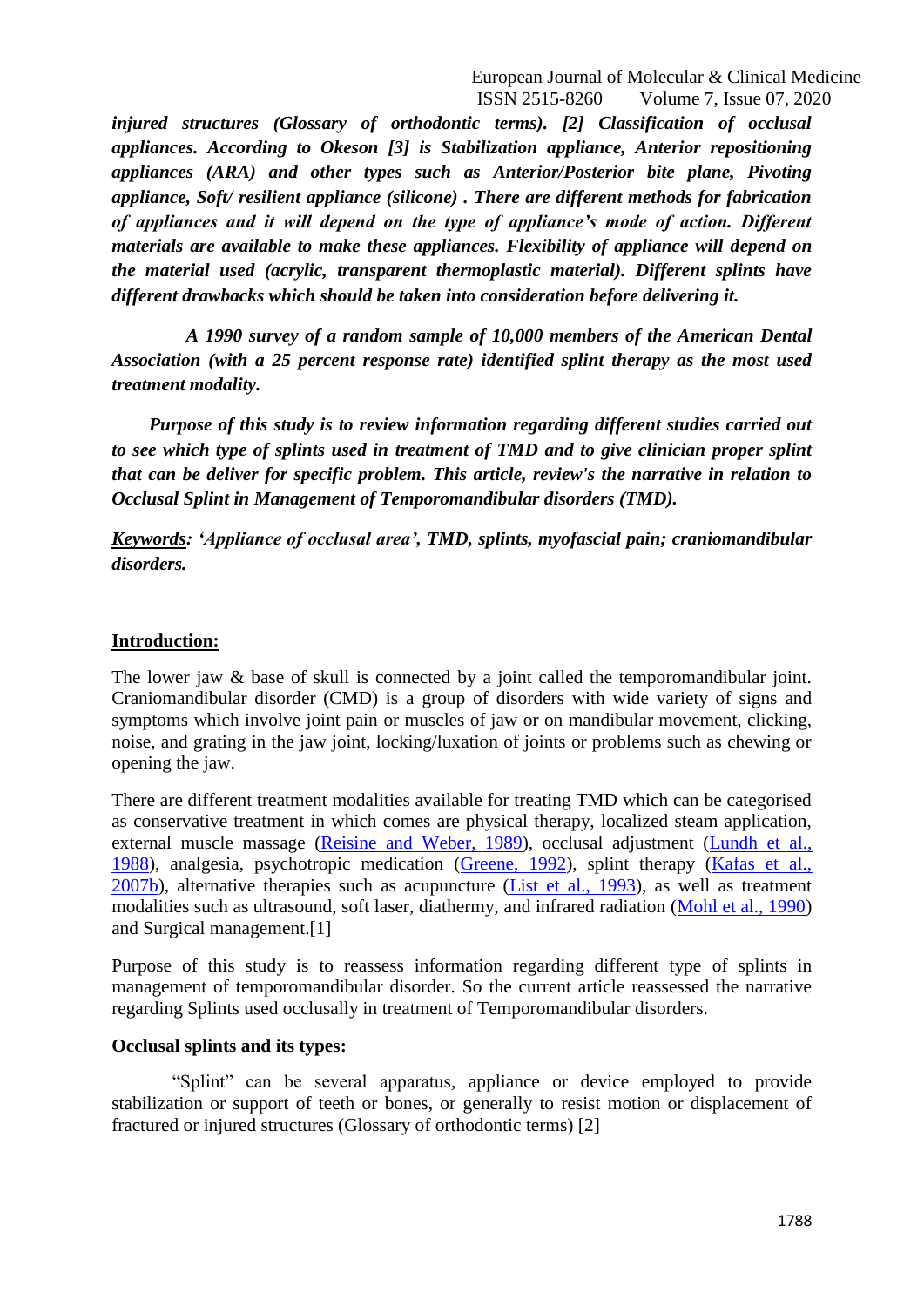## **Classification of occlusal appliances**

## **According to Okeson** [3]

1) Stabilization appliance

2) Anterior repositioning appliances (ARA)/ Mandibular orthopedic repositioning appliance (MORA)

## **Other types:**

a) Anterior/Posterior bite plane

b) Pivoting appliance

c) Soft/ resilient appliance (silicone)

## **Dawson classified splints as:**

1. Permissive splints/ muscle deprogrammer.

2. Non-permissive splints/ Directive splints

3. Pseudo permissive splints (e.g. Soft splints, Hydrostatic splint)

 There are different methods for fabrication of appliances and it will depend on the type of appliance"s mode of action. Like if the appliance allows mandible to glide freely and allow closing it in maximum intercuspation or holding mandible in proper condylar position and physical aspect of appliance i.e. coverage of teeth in jaw whether it cover upper arch or lower arch teeth, type of retention used, material used for its fabrication, and its thickness. Stabilization and anterior positioning appliances are the two common appliances which have generally used in treatment of TMJ patients.

 Different appliances are used for different purposes like anterior positioning splint is used in patient of disk displacement with reduction it will hold mandible in such a position so that disk and condyle should close in proper articulation and it will ensure minimal or no trauma to retrodiscal tissue and the loading force will be transmitted to intermediate zone of disk. Whereas in stabilization appliance it has a flat occluding surface with contemporary arch, which allows free movement of lower jaw from maximum intercuspation and can be given in patients with tooth attrition or TMD symptoms.[4]

## **Designs of Oral appliance and related concepts:**

1) Flat plane stabilization appliance :

Stabilizing splint is one of the most commonly used splints. Also called "Michigan splint", 'muscle relaxation appliance'/ gnathologic splint and it's usually made for upper arch. Being made up of hard acrylic or polycarbonate material,when this appliance is given intraorally, it causes minimal change in relation of maxilla and mandible only the thickness of material can produce whatever change in maxillomandibular relation occur. This splint has least adverse effect and it is most commonly used splint. It can be fabricated in lower arch, according to a study conducted by Turb J C et al (2004) statistically significant reduction in severity of symptoms are achieved with mandibular stabilization appliance as compared to anteriorly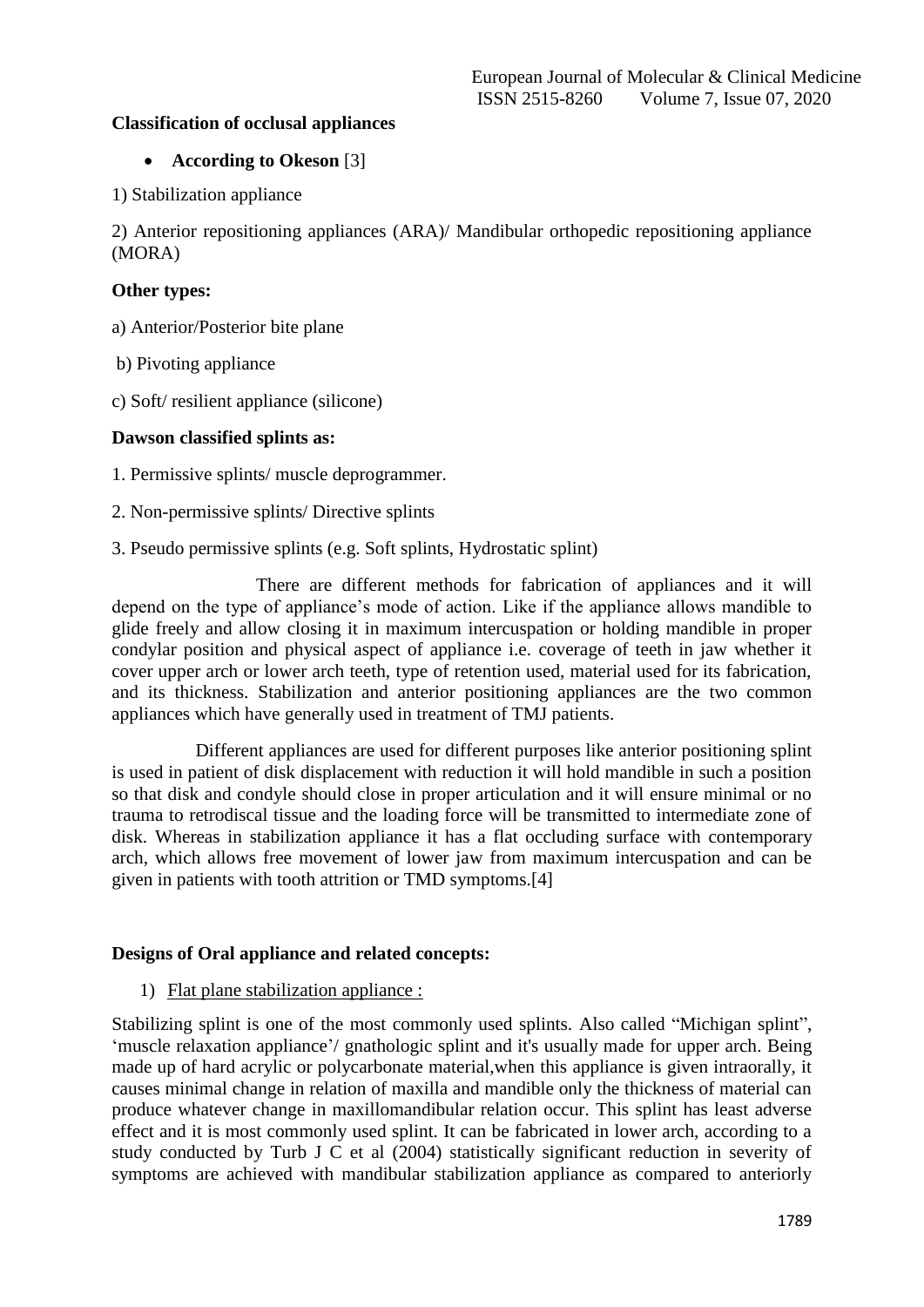occluding maxillary splint (relaxing splint)[5]. For decreasing muscle tension [7]  $\&$ promoting occlusal stability [6] Stablizing splint has been designed.

Study was conducted by Pficer.J.K et al (2017) according to which Stabilizing splint can play a important part in managing TMDs in short span, whereas the outcome is poised with erstwhile therapeutic modalities for long term follow up. Outcome of stabilizing splint also depends on certain factors among which only continuous use of this splint can cause reduction in symptoms of TMD"s .As concluded by results wearing splint for 24 hours per day results in occlusal stabilization [8].

## 2) Anterior Bite Plane: Mini Anterior Appliances

This splint engages only maxillary incisors [9].EMG study was done by Becker to record clenching force in numerous areas of jaw. Study shown that clenching force was 100% upon molar contacts, whereas it was 60% with cuspids & it was found minimum ie: 20-30% on incisor contact of maximum clenching force[10] This appliance is employed to scale back parafunctionl movement. It disengages posterior teeth and causes elimination of clenching forces over that area. Bite plane therapy should be used when there's a muscle disorder caused because of excessive loading of musculature and hyper occlusion; these bite plates allow muscle to relax. It is suggested mostly in patients having muscle pain which could be acute/ chronic. Nociceptive trigeminal inhibition (NTI) splint, Lucia Jig come under Anterior midpoint contact permissive splints.

This appliance covers only anterior teeth so chances of overerruption of posterior teeth are more which can result in anterior open bite. Moreover, it can lead to intruded upper front teeth which held the appliance would exaggerate. This can be major concern of using miniature splint as possibility of adverse occlusal changes occurring with it because of continuous and long-term use is more. There are chances that the upper teeth holding this appliance can displace by occlusal forces or lower teeth because of single point contact may show unfavourable mobility of anterior teeth.

Besides, there's a chance of dangerous attributable for tiny mass of those appliances, within which it is also swallowed. [11]

# 3) Anterior Bite Plane: Traditional Anterior Bite Plane

These splints are made from hard acrylate resin. There design is such a that they cover occlusal table of 6 or 8 posterior teeth with a horse shoe shape palatal-coverage advocated in maxillary arch. They're mainly wont to prevent clenching and also for treating TMDs. Also, an undesirable changes could take place within sort of supraeruption of teeth in posterior region of jaw which is not acceptable,if used only at nighttime & with no support in posterior region, Temporomandibular joints are going to be overloaded [12].

# 4) Anterior Repositioning Appliance (Orthopedic Repositioning Appliance):

Anterior disk displacement is functionally classified as displacement with or without reduction. Displacement with reduction is clinically characterized by reciprocal clicking. To treat such style of disorder this splints are intended in 1971 by Farrar. This splint alters maxillomandibular relationship in order that mandible is positioned anteriorly so as to take care of normal relation of condyle and disk [13]. It causes anteriorly displaced disk to come to its original place for stabilizing relationship between disk & condyle (recaptured). It can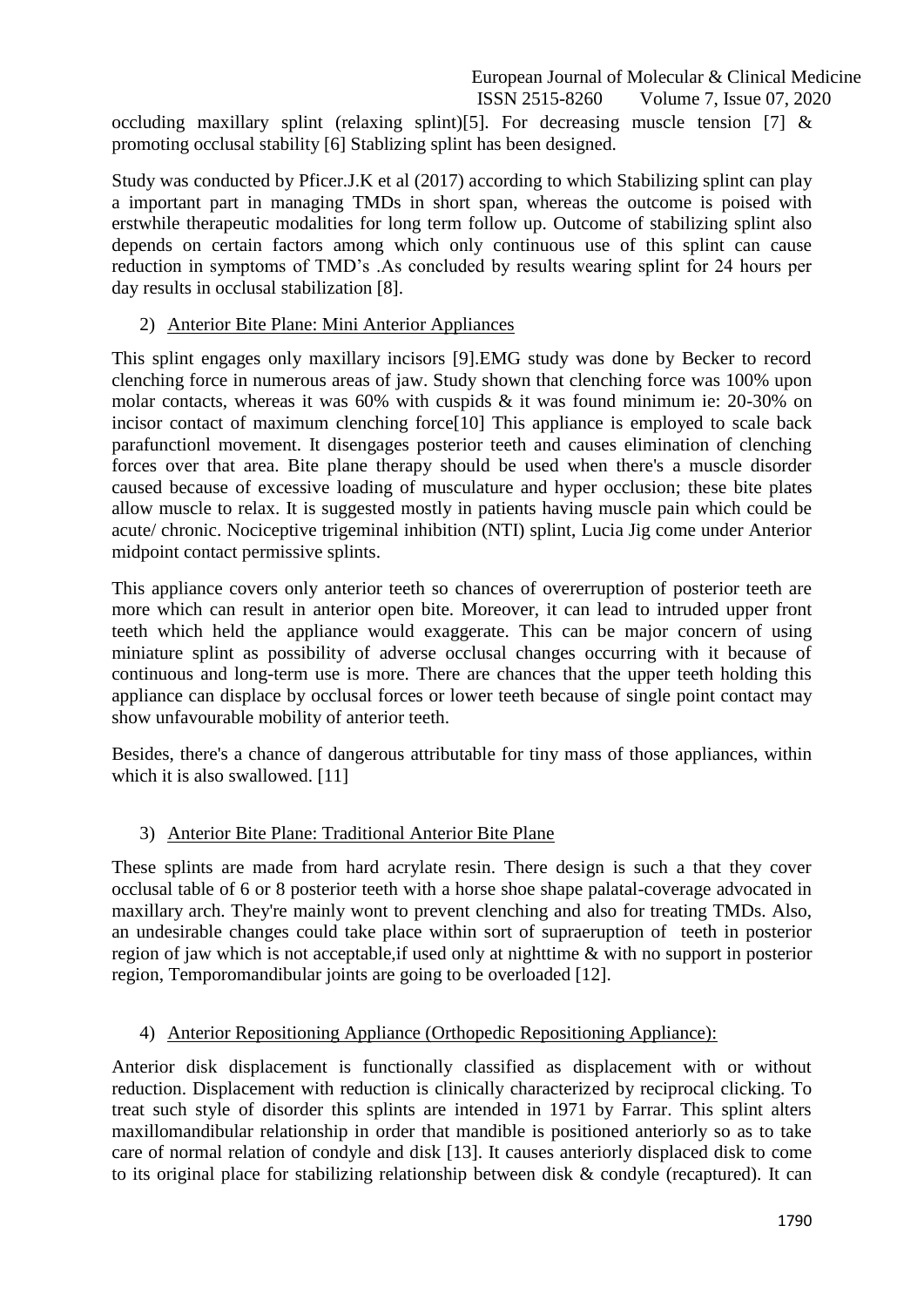even be utilized in cases like retrodiscal trauma with edema, directive splint is employed to carry the condyle forward. It'll prevent compression of the retrodiscal tissue.

The Splint should lean for shorter time in order that it'll not cause any irreversible changes in lateral striated muscle [14].

# 5) Posterior Bite Plane Appliance (Mandibular Orthopedic Repositioning Appliances):

MORA is formed from hard acrylate resin. It's to be worn on lower arch. It's designed such it'll disocclude anterior teeth. Hard acrylic tables are given of posterior teeth like molar and premolar each side are connected by lingual block. [15,16]. Such appliance is meant to supply horizontal maxillomandibular relationship and vertical dimension changes. Functional maxillomandibular relationship should be checked properly [17] as appliance is meant to supply ideal maxillomandibular relationship, followed by occlusal procedure to take care of ideal relation permanently. In contrast to miniature splint, this appliance makes contact on teeth in posterior region which could lead to intrusion of opposing teeth in posterior region or overeruption by anterior teeth ends up in posterior open bite. [18]

## 6) Pivot Appliances:

This device is additionally manufactured from hard acrylic and forms one point contact in both the arches. Appliance is fabricated such a that it'll cover complete upper and lower jawbone and one occlusal contact, placed posterior on most region of the arch in each quadrant.

The appliance is given in patients having internal disc derangements or intracapsular inflammation. It can act by reducing intra-capsular pressure by condylar distraction. On clenching there is downward pulling of condyle upon pivot during this case mandible fulcrums round the pivot leading to unloading of articular surface of joint of the joint giving disk freedom to maneuver to its original place. [12]

However studies prooved that there's no distractive effects are seen by occlusal pivot. If a unilateral pivot is placed on the posterior aspect it can unload contralateral side joint and slightly distract ipsilateral joint.However, the device which was modified could cause changes in occlusal areas like in pivot region opening of posterior bite. [19]

## **Pseudo Permissive Splints**:

Two splints given below i.e Soft splints and hydrostatic splints are considered as pseudopermissive splints. These splints can exacerbate bruxism, possibly thanks to premature posterior contacts associated with the very fact that these splints can not be balanced [20].

1) Hydrostatic Appliance:

This appliance is originally given by Lerman over 30 years ago. Its commercial name is Aqualizer. It's called as hydrostatic appliance because it has bilateral water filled chamber on posterior teeth occluding thereon. These chambers are attached to acrylic palatal plate. It is available as Aquasplint mini, Aquasplint classic and Aquasplint ultra. It is inserted either in upper and lower jawbone. [21]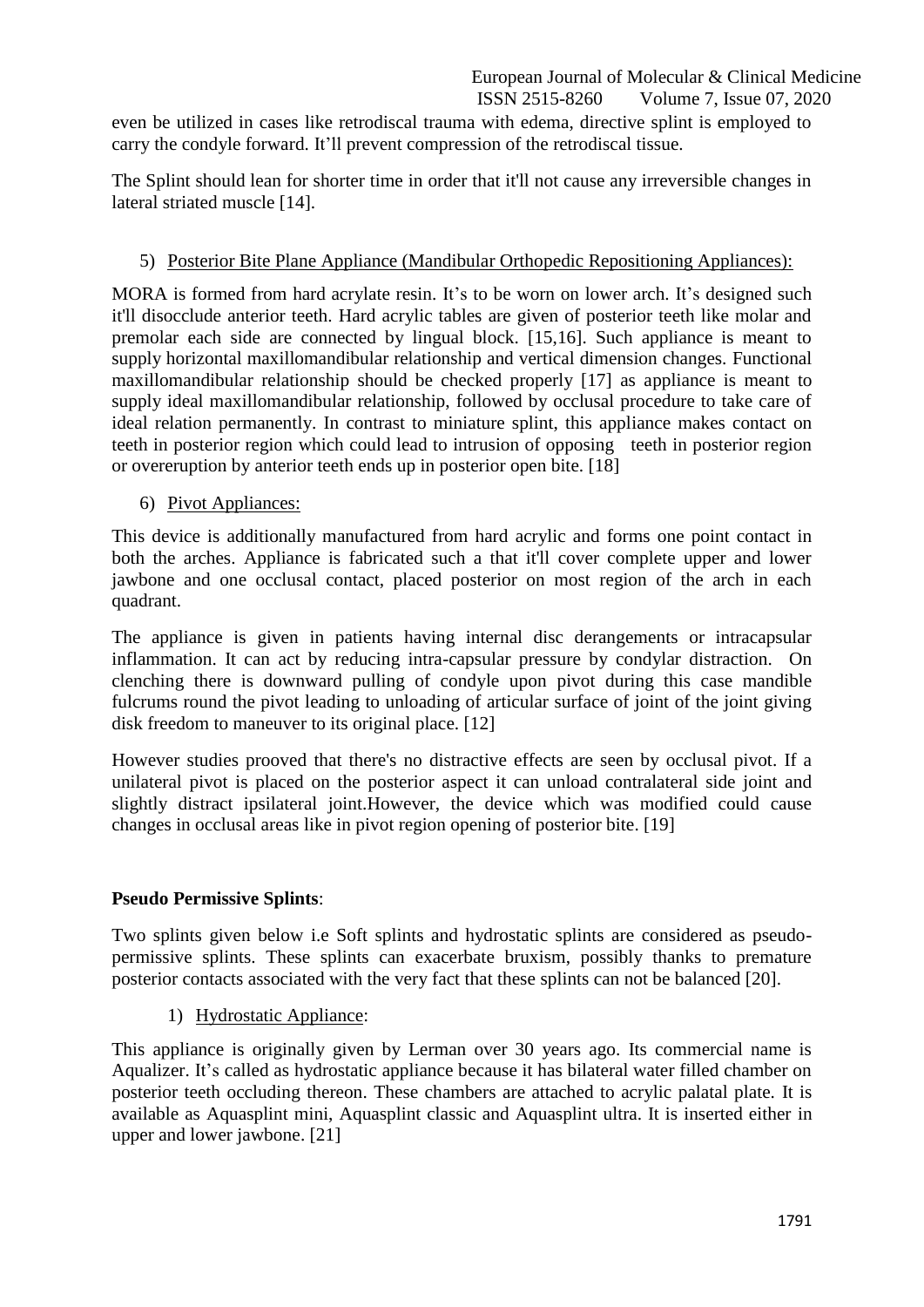Concept of mode of action is that the correct placement of mandible is identified by mandible itself and device won't direct the jaw to rest position. However, there is no proof on such thing till date.

## 2) Soft rubber splint:

For fabrication of soppy tissue splint a vaccum pressure molding device is required during which 2 mm thick resilient rubber sheet is employed (polyvinyl sheet). This splint is accustomed reduce any pain and discomfort or myalgia of joint also for prevention of bruxism , clenching and might be employed by athletes. But it can even aggravate bruxism thanks to imbalanced occlusion contacts [22]. Importance of recognizing complications and action to be taken after recognizing is of utmost importance.[23]

Summary of different splints used for treatment of TMD"S in orthodontics:

| <b>Splints</b>                                                          | <b>Uses of splint</b>                                                                      |
|-------------------------------------------------------------------------|--------------------------------------------------------------------------------------------|
| stabilizing<br>plane<br>Flat                                            | 1) Promotes occlusal stability                                                             |
| appliance                                                               | 2) Muscle relaxation                                                                       |
|                                                                         | 3) Mandibular position deprogramming.                                                      |
|                                                                         | 4) Vertical dimension alteration.                                                          |
| Anterior bite plane- mini                                               | 1) Reduces clenching force on muscles.                                                     |
| anterior appliance                                                      | 2) Reduces parafunctional movement.                                                        |
|                                                                         | 3) To unload TMJ.                                                                          |
| Anterior<br>bite<br>plane-<br>traditional<br>anterior<br>bite<br>plane. | 1) Reduces clenching forces on masticatory muscle.                                         |
| repositioning<br>Anterior                                               | 1) To treat reciprocal clicking                                                            |
| appliance                                                               | 2) Stabilization of condyle-disk relation.                                                 |
|                                                                         | 3) To prevent compression of retrodiscal tissue                                            |
| Posterior bite appliance                                                | 1) To produce horizontal maxillomandibular relationship<br>and vertical dimension changes. |
| Pivot appliance                                                         | 1) To treat internal disc derangements or intracapsular                                    |
| (distraction splint)                                                    | inflammation by condylar distraction.                                                      |
| Hydrostatic<br>splint                                                   | 1) Mandibular repositioning.                                                               |
| (Aqualizer)                                                             |                                                                                            |
| Soft rubber splint                                                      | 1) Reduce pain or discomfort, myalgia.                                                     |
|                                                                         | 2) Prevent bruxism and clenching.                                                          |
|                                                                         | 3) Used by athletes as protective appliance.                                               |

## **Conclusion:**

This article is review of different types of splint that can be given to TMD patient for different problems and for selecting proper splint clinician should have through understanding of dynamics of mastication and carry out a complete assessment of Temporomandibular joint and its associated make-up. Perfect appliance with fewer complications should be delivered.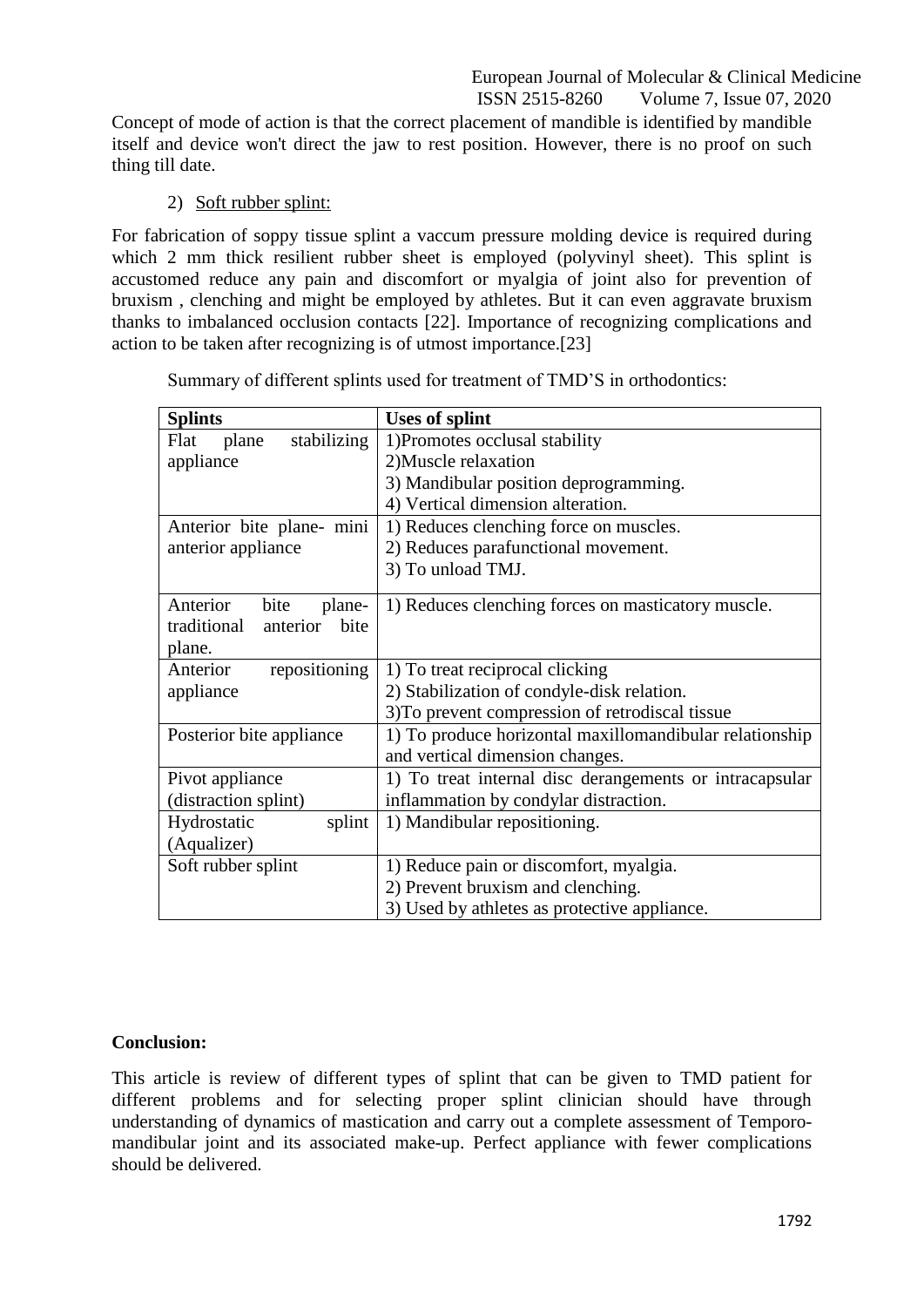## **References:**

- [1] Seifeldin SA, Elhayes KA. Soft versus hard occlusal splint therapy in the management of temporomandibular disorders (TMDs). The Saudi dental journal. 2015 Oct 1; 27(4):208-14.
- [2] Jacobson A. Glossary of orthodontic terms. American Journal of Orthodontics and Dentofacial Orthopedics. 2002 Sep 1;122(3):335.
- [3] Okeson JP. Management of temporomandibular disorders and occlusion: Elsevier Health Sciences.
- [4] Hamata MM, Zuim PR, Garcia AR. Comparative evaluation of the efficacy of occlusal splints fabricated in centric relation or maximum intercuspation in temporomandibular disorders patients. Journal of Applied Oral Science. 2009 Feb;17(1):32-8.
- [5] Siegert R, Gundlach KK. Stabilisationsschiene versus Entspannungsbehelf zur Behandlung myofazialer Schmerzen. Erste Ergebnisse einer prospektiv randomisierten Studie. Dtsch Zahnärztl. 1989(44):S17-9.
- [6] Ramfjord SP, ASH MM. Reflections on the Michigan occlusal splint. Journal of oral rehabilitation. 1994 Sep;21(5):491-500..
- [7] Fricton J, Look JO, Wright E, Alencar Jr FG, Chen H, Lang M, Ouyang W, Miriam Velly A. Systematic review and meta-analysis of randomized controlled trials evaluating intraoral orthopedic appliances for temporomandibular disorders. Journal of orofacial pain. 2010 Jan 1;24(3):237.
- [8] Pficer JK, Dodic S, Lazic V, Trajkovic G, Milic N, Milicic B. Occlusal stabilization splint for patients with temporomandibular disorders: Meta-analysis of short and long term effects. PLoS One. 2017;12(2).
- [9] Shankland WE. Migraine and tension-type headache reduction through pericranial muscular suppression: a preliminary report. CRANIO®. 2001 Oct 1;19(4):269-78..
- [10] Becker I, Tarantola G, Zambrano J, Spitzer S, Oquendo D. Effect of a prefabricated anterior bite stop on electromyographic activity of masticatory muscles. The Journal of prosthetic dentistry. 1999 Jul 1;82(1):22-6.
- [11] Jokstad A, Mo A, Krogstad BS. Clinical comparison between two different splint designs for temporomandibular disorder therapy. Acta Odontologica Scandinavica. 2005 Jan 1;63(4):218-26.
- [12] Klasser GD, Greene CS. Oral appliances in the management of temporomandibular disorders. Oral Surgery, Oral Medicine, Oral Pathology, Oral Radiology, and Endodontology. 2009 Feb 1;107(2):212-23..
- [13] Farrar WB. Diagnosis and treatment of anterior dislocation of the articular disc. New York J Dent. 1971;41:348-51..
- [14] Dawson PE. Functional occlusion: from TMJ to smile design (Vol. 1). St. Louis, MO: CV Mosby. 2007.
- [15] Greenberg MS, Cohen SG, Springer P, Kotwick JE, Vegso JJ. Mandibular position and upper body strength: a controlled clinical trial. The Journal of the American Dental Association. 1981 Oct 1;103(4):576-9..
- [16] Smith SD. Muscular strength correlated to jaw posture and the temporomandibular joint. NY State. Dent. J.. 1978;44:278-85.
- [17] Hazarey, P.V., N. Arora, and M. Mankar. "Effects of Premolar Extractions on Tooth Size Discrepancy." *Journal of Datta Meghe Institute of Medical Sciences University* 7, no. 2 (2012): 79–83
- [18] Gelb ML, Gelb H. Gelb appliance: mandibular orthopedic repositioning therapy. Cranio clinics international. 1991;1(2):81-98.